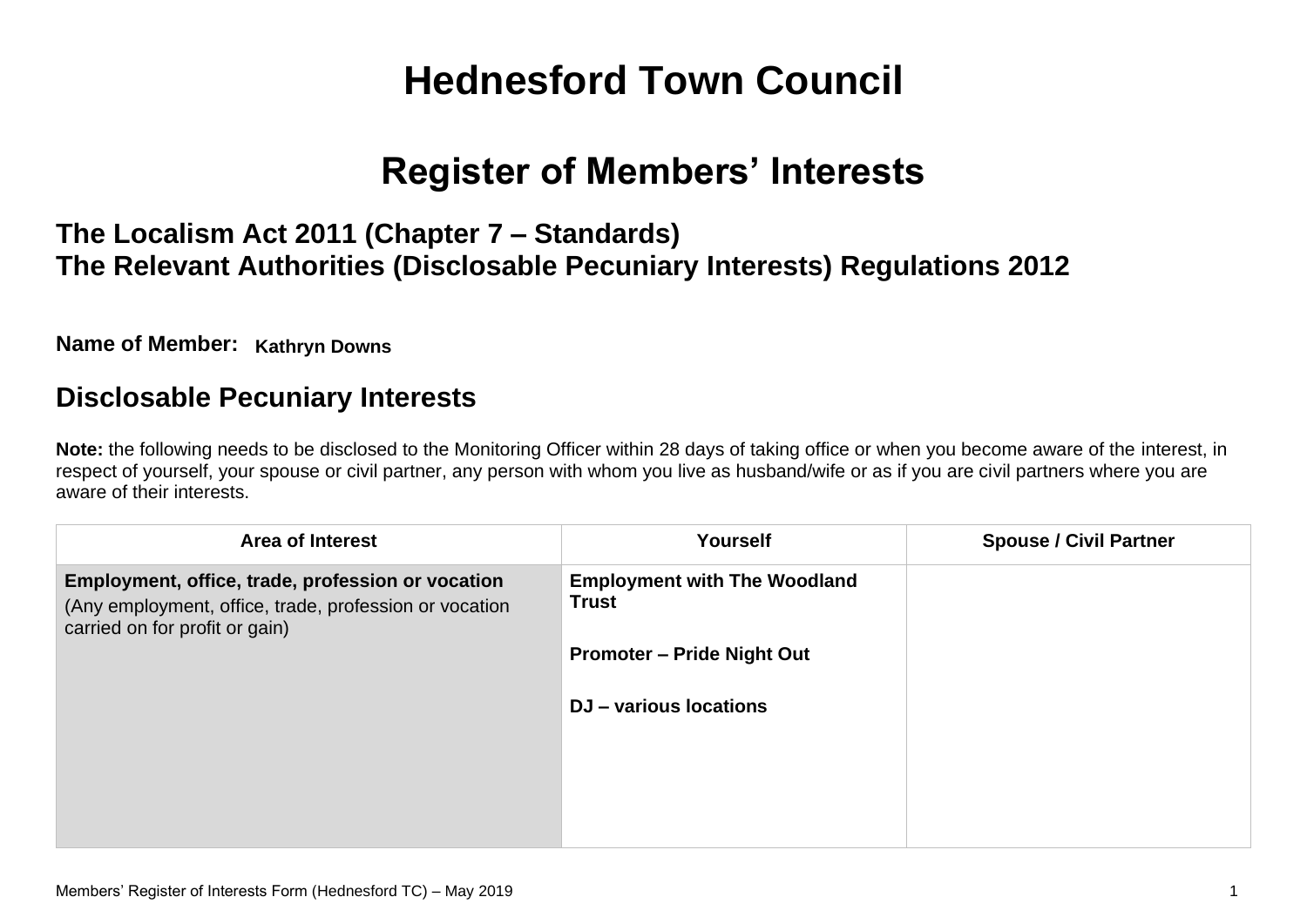| <b>Area of Interest</b>                                                                                                                                                                                                                                                                                                                                                                                                                               | Yourself                       | <b>Spouse / Civil Partner</b> |
|-------------------------------------------------------------------------------------------------------------------------------------------------------------------------------------------------------------------------------------------------------------------------------------------------------------------------------------------------------------------------------------------------------------------------------------------------------|--------------------------------|-------------------------------|
| Sponsorship<br>(Any payment or provision of any other financial benefit<br>(other than from the relevant authority) made or provided<br>within the relevant period in respect of any expenses<br>incurred in carrying out duties as a member, or towards the<br>election expenses.<br>This includes any payment or financial benefit from a trade<br>union within the meaning of the Trade Union and Labour<br>Relations (Consolidation) Act 1992(a). | N/A                            |                               |
| <b>Contracts</b><br>(Any contract which is made between the relevant person<br>(or a body in which the relevant person has a beneficial<br>interest) and the relevant authority -<br>(a) under which goods or services are to be provided or<br>works are to be executed; and<br>(b) which has not been fully discharged.                                                                                                                             | N/A                            |                               |
| Land<br>(Any beneficial interest land which is within the area of the<br>relevant authority)                                                                                                                                                                                                                                                                                                                                                          | <b>Homeowner in Hednesford</b> |                               |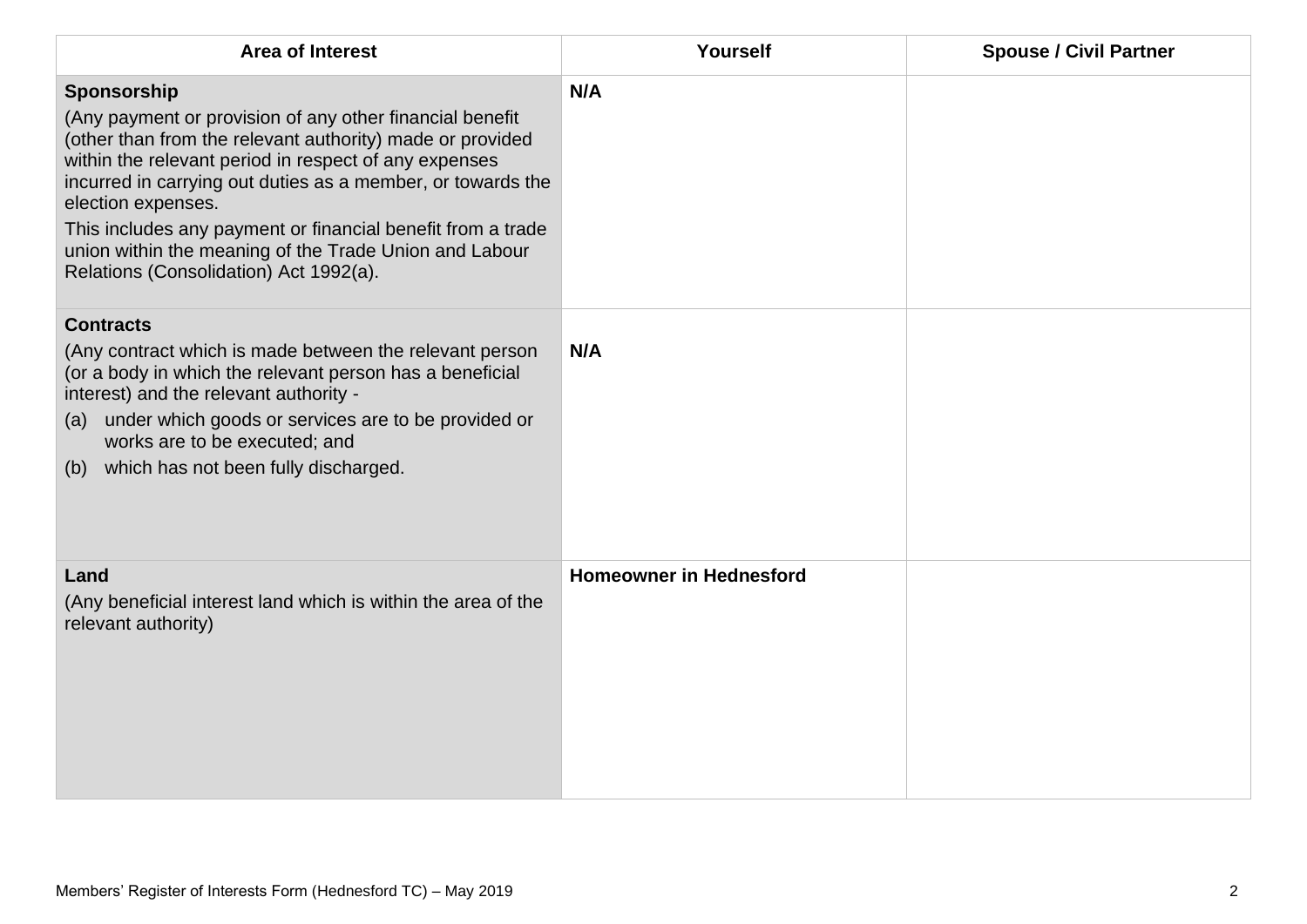| <b>Area of Interest</b>                                                                                                                                                                                                                                                                                                                                                                                                                                                                                                                                                                                                                              | Yourself | <b>Spouse / Civil Partner</b> |
|------------------------------------------------------------------------------------------------------------------------------------------------------------------------------------------------------------------------------------------------------------------------------------------------------------------------------------------------------------------------------------------------------------------------------------------------------------------------------------------------------------------------------------------------------------------------------------------------------------------------------------------------------|----------|-------------------------------|
| <b>Licences</b><br>(Any licence (alone or jointly with others) to occupy land in<br>the area of the relevant authority for a month or longer.                                                                                                                                                                                                                                                                                                                                                                                                                                                                                                        | N/A      |                               |
| <b>Corporate tenancies</b><br>(Any tenancy where to your knowledge) -<br>the landlord is the relevant authority; and<br>(a)<br>the tenant is a body in which the relevant person has<br>(b)<br>a beneficial interest.                                                                                                                                                                                                                                                                                                                                                                                                                                | N/A      |                               |
| <b>Securities</b><br>(Any beneficial interest in securities of a body where -<br>that body where to your knowledge has a place of<br>(a)<br>business or land in the area of the relevant authority;<br>and<br>either -<br>(b)<br>the total nominal value of the securities exceeds<br>(i)<br>£25,000 or one hundredth of the total issued<br>share capital of that body; or<br>if the share capital of that body is of more than<br>(ii)<br>one class, the total nominal value of the shares of<br>any one class in which the relevant person has a<br>beneficial interest exceeds one hundredth of the<br>total issued share capital of that class. | N/A      |                               |